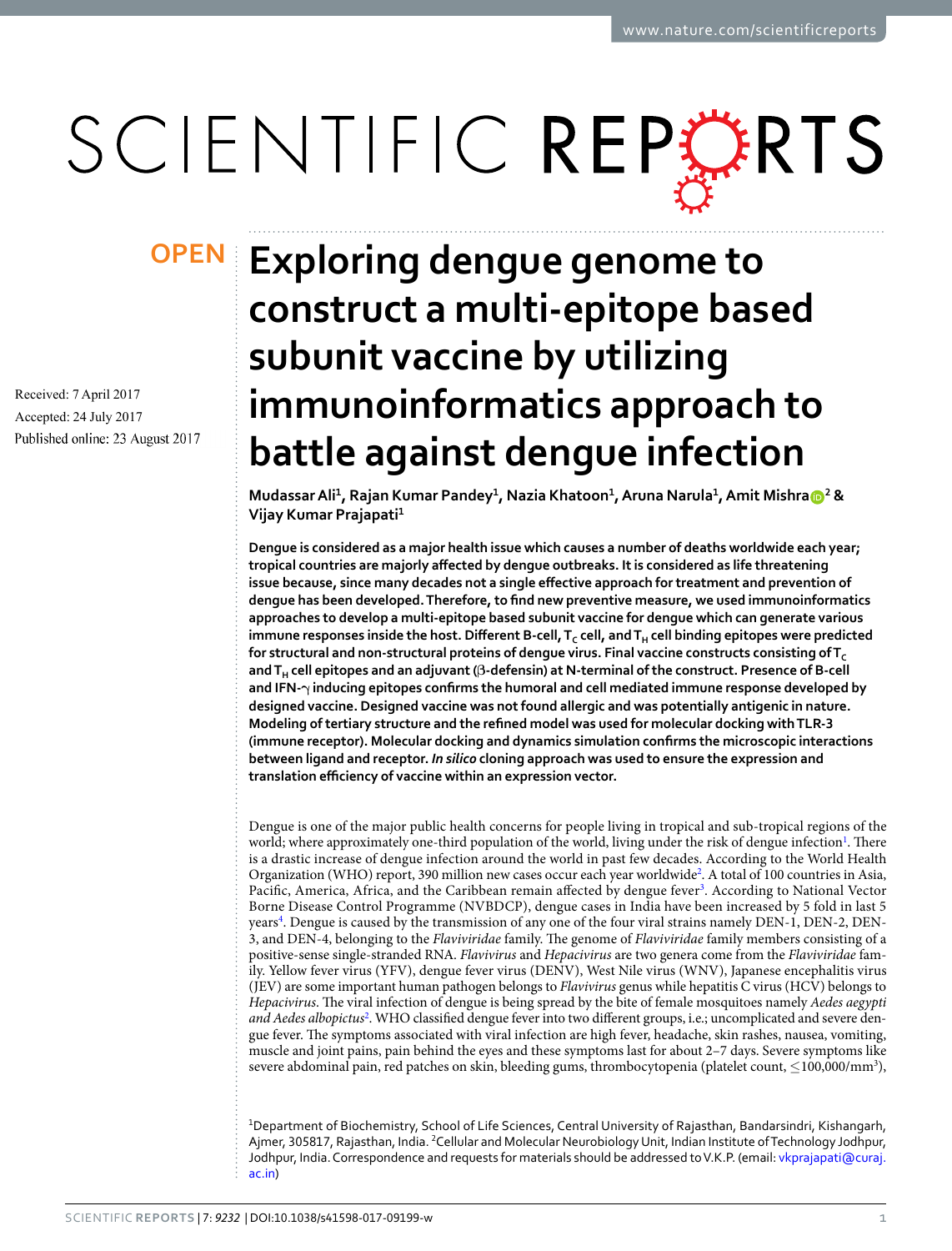plasma leaking, fluid accumulation, difficulty in breathing, clammy skin, blood in vomit, drowsiness and black, tarry stool are associated with the severe dengue fever also called as dengue hemorrhagic fever (DHF) $^{1,5}$ .

Dengue virus (DEN) genome consists 10,696 nucleotides of which 10,173 nucleotides encodes for the single open reading frame which corresponds to 3,391 amino acids<sup>6</sup>. DEN is single stranded positive sense RNA virus, the viral genome encodes for structural (Capsid protein C, precursor membrane protein, prM and envelope protein E) and non-structural proteins that include NS1, NS2B, NS2A, NS4A, NS3, NS4B, and NS5. Capsid protein or protein C has a role in virus budding and fusion with the membrane and helps in the formation of the core by assembling viral RNA in nucleo-capsid<sup>7</sup>. Peptide pr inhibits early fusion of envelope proteins by binding to envelope protein E in trans-Golgi at pH 6.08. Protein prM masks and inactivates envelope protein E fusion peptide, it is the only viral protein matured in trans-Golgi network<sup>9</sup>. Small envelope protein M has a viroporin activity<sup>10</sup>, and its function is budding of virus<sup>11</sup>. Envelope protein E mediates host and viral membrane fusion<sup>8</sup>. NS1 involved in the development of infection by evading the host immune system and viral replication, it is being secreted as hexameric lipo particle which involves in immune evasion<sup>12</sup>. NS2A involved in viral replication and assemble viral particle, it also neutralizes the host immune response against virus<sup>13</sup>. NS2B act as a cofactor for NS3 for its serine protease activity, NS2B may have membrane destabilizing activity which alters the membrane permeability<sup>14</sup>. NS3 has an enzymatic activity, which are a serine protease, RNA helicase, and NTPase<sup>15-17</sup>. NS3 and NS2B complex involved in the autocatalytic cleavage of the polyprotein, RNA helicase activity of NS3 unwinds double-stranded RNA in direction of  $5'$  to  $3'$ <sup>16</sup>. NS4A is not associated with the 2k fragment and it involves in the alteration of the cytoplasmic membrane, it also acts in the regulation of ATPase activity of NS3 helicase<sup>18</sup>. Peptide 2k acts as a signal sequence which involves in the translocation of NS4B into ER lumen<sup>18</sup>. NS4B involves in the inhibition of interferon signaling by blocking the promoters, STAT1 and interferon-stimulated response element (ISRE) activation<sup>19</sup>. NS5 has RNA-directed RNA polymerases activity, it involves in viral replication and capping. NS5 has a methyl-transferases activity which methylates the N7 of guanine and ribose at 2<sup>′</sup>O position<sup>20</sup>. NS5 also inhibit the activation of hosts JAK-STAT signaling pathway by blocking the activation of interferon  $\alpha/\beta^{21}$ . Apart from this, if we consider the evolutionary pattern of Dengue virus serotype diversification, it took around 200 years to make 4 viral lineages. This statement stating that the process of genetic diversity is slower that can be neglected if there is a chance of sudden benefit for the human being.

Till date, there is no preventative treatment or targeted therapies available for dengue fever, although proper intensive care and careful clinical administrations can help a lot to treat dengue. Vaccines not only provide immunity against pathogen but also considered as an effective way to control vector-borne infectious diseases. It can be used to prevent drug based therapy because there is a chance of toxicity associated with drug-based therapy. Immunoinformatics offers in silico approach which is being used for the development of a stable and multi-epitope vaccine in a short period of time and is considered as a cost-effective method than the traditional approach for the vaccine development in the laboratory. First dengue vaccine was developed in  $1929^{22}$ ,  $^{23}$  since then various vaccines were undergone clinical trials but none of them shows effectivity against the pathogen. A recent research shows the evolution of live attenuated tetravalent dengue vaccine namely Dengvaxia. Dengvaxia was the first dengue vaccine developed by Sanofi Pasteur. For the first time, it was approved in Mexico in December 2015 to cure the people between the age group of 9–45 years living in endemic zones for use in people 9–45 years old living in endemic zones. But, its recombinant live attenuated nature creates a high risk of reversal of attenuated vaccine strain into the more lethal viral strain. Apart from this, clinical trials of Dengvaxia show that it is not much effective against the DENV-2 strain. Current vaccine trials result shows that many individuals suffering from serious potential allergic reactions like asthma, urticaria, and headache. Additionally, clinical trial results of Dengvaxia shows adverse effects on a pregnant woman which results in abortion, stillbirth, elective termination, and death in the uterus. This situation urges the necessity of a new vaccine candidate that should be effective against the DENV-2 strain of dengue virus. Therefore, in this research work, we tried to design a novel multi-epitope subunit vaccine to terminate the chances of virulence reversal and strengthen robust innate, humoral and cell-mediated immunity by a combination of B cell, T cell, and IFNγ epitopes. The major advantages associated with the multi-epitope subunit vaccine is, the absence of any live component that reducing the associated risk of disease. Also, production of this vaccine does not require any pathogen involvement as these are simple peptide sequences which can be produced at the laboratory level. Protein production and purification technology can be applied to get the pure form of proposed vaccine constructs. By utilizing recent technological applications for protein purification we can separate the desired protein part from non-protein of the mixture. The first step of protein purification included preparation of crude extract followed by purification of the protein from crude extract by precipitation method. Further purification and assessment can be performed by utilizing chromatographic and blotting techniques.

Moreover, we analyzed the genome sequence of DEN-2 and retrieve the structural and non-structural protein sequence from UniProt. Different structural and non-structural proteins sequence were utilized for the prediction of CTL, HTL and B-cell epitopes. CTL and HTL epitopes were selected on the basis of their shared sequences on B-cell epitopes, to enhance the immunogenic response of vaccine, a small stretch of amino acid sequence from  $\beta$ -defensin was added at the N-terminal end of the final construct which will act as adjuvant<sup>24</sup>. After addition of an adjuvant, the final sequence was again used for prediction of B-cell and interferon- $\gamma$  (IFN-  $\gamma$ ) binding epitopes. The construct was further analyzed to evaluate allergenicity and antigenicity, also ExPASy–ProtParam tool was used to examine the various physiochemical properties (molecular weight, half-life, sequence length, aliphatic index, instability index, theoretical pI, and grand average of hydropathicity). The secondary structure of vaccine construct was also modeled using PsiPred, while homology modeling was performed for the prediction of tertiary structure. The predicted tertiary structure was further analyzed for its allowed and disallowed regions in Ramachandran plot by RAMPAGE. After generation of the tertiary structure of vaccine, molecular docking of vaccine structure with TLR-3 was assessed in order to examine interactions between ligand and receptor molecule. Docked complex was further analyzed in molecular dynamics simulation to validate stable interaction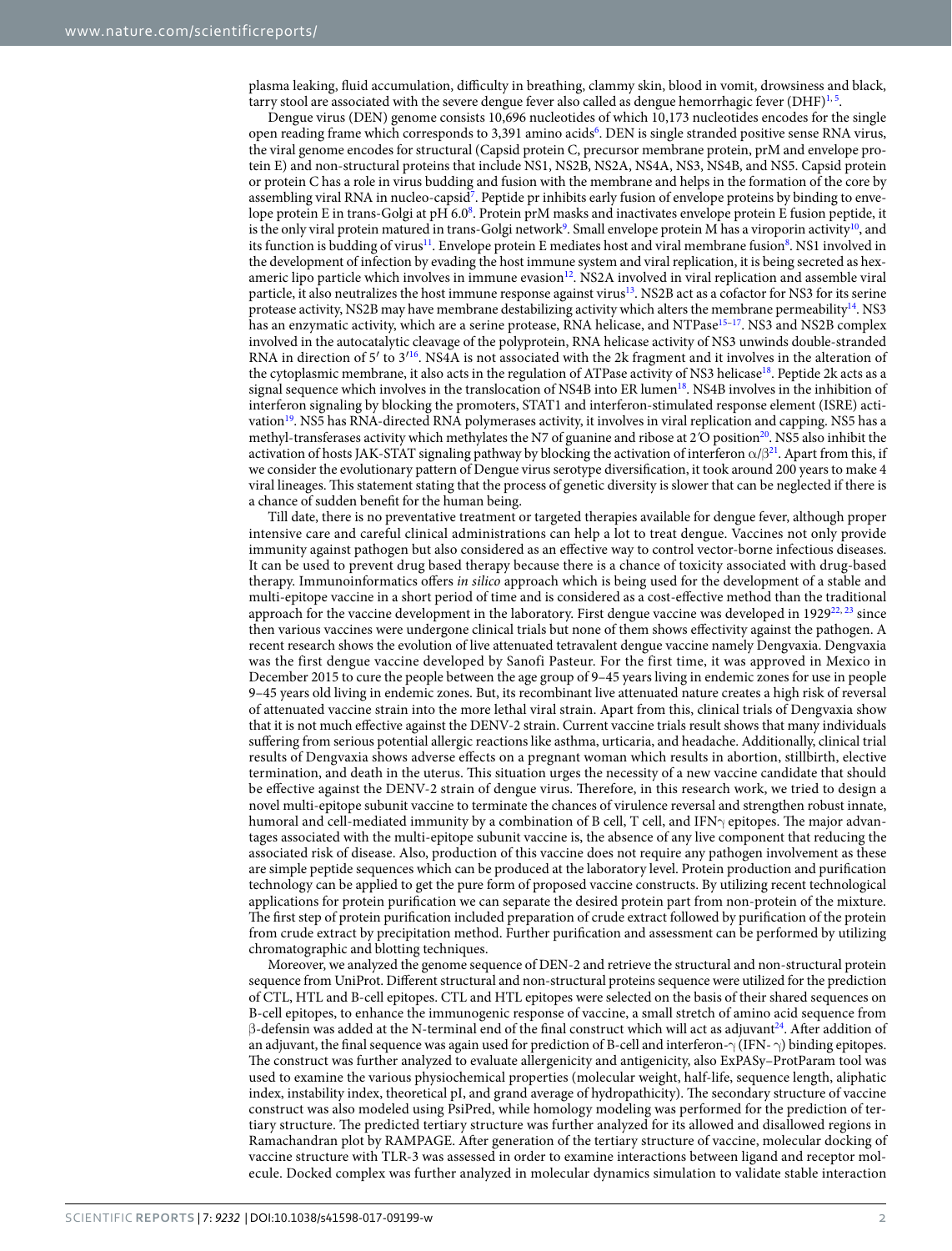between ligand and receptor at the microscopic level. In silico cloning approach was performed to ensure the translation and expression efficiency of vaccine inside an expression vector.

#### **Results and Discussion**

**Viral protein selection for vaccine preparation.** For the construction of candidate vaccine, different structural and non-structural protein sequences of the DEN-2 virus were retrieved from UniProt. Protein C, prM and envelope proteins were the structural proteins of the virus, while NS1, NS2B, NS2A, NS4A, NS3, NS4B, and NS5 are non-structural proteins. Structural protein helps virus in host invasion and assembly of viral particles, whereas non-structural proteins secrete different enzymes which help in the viral replication and synthesis of structural proteins. When entering inside host they induce various immune responses. Amino acid sequences of these proteins were analyzed further for the prediction of CTL and HTL epitopes.

**Cytotoxic T lymphocyte (CTL) epitope prediction.** For each structural and non-structural protein CTL epitopes were predicted from NetCTL 1.2, the server provides a score to each epitope. A high score indicates high specificity but low sensitivity of epitope. A total of 60 CD8+ T cell epitopes were predicted for all structural and non-structural proteins altogether, although in some cases very less or no epitopes were predicted (Supplementary Table 1). Longer the peptide sequence, more will be the number of epitopes, therefore, 18 epitopes were predicted for NS-5 while 10 epitopes were predicted for NS-3, whereas no epitopes were predicted for capsid protein and for NS-2B only 1 epitope was predicted due to small sequence.

**Helper T lymphocyte (HTL) epitopes prediction.** Helper T lymphocyte (HTL) epitopes for all structural and non-structural proteins were predicted from IEDB server for mouse MHC-II alleles (IAb, IAd, IAs, IEb, IEd and IEs). Top 10 Epitopes were selected based on their  $IC_{50}$  value, which should be less than 50 nM with least percentile rank, which depicts high affinity of epitopes. Final selection of epitopes was done on the basis of their overlapped sequences, overlapped epitopes were merged together to obtain final epitopes (Supplementary Table 2).

**Prediction of B-cell epitope.** Linear B-cell epitopes were predicted from BCPREDS for all structural and non-structural proteins. Predicted epitopes were further shortlisted on the basis of prediction score. All epitopes with a score more than 0.8 were selected for each structural and non-structural proteins. A total of 67 epitopes were predicted for all proteins while only 59 epitopes got more than 0.8 prediction score and were selected for further analysis (Supplementary Table 3). Maximum 18 linear epitopes were predicted for NS-5, although no epitope was predicted for NS-4A while only 1 epitope was predicted for NS-2A whose score is 0.745 thus it was not selected for further analysis due to low prediction score.

**Multi-epitope vaccine sequence construction.** For the construction of final vaccine sequence, predicted B-cell epitopes were treated as a template for CTL and HTL epitopes and those epitopes whose sequences were found to be overlapping in B-cell epitopes were shortlisted and selected for final vaccine construct (Table 1). A total of 16 CTL epitopes and 9 HTL epitopes were selected and merged by the help of AAY and GPGPG linkers respectively. After merging, the overall length of the construct was found to be 407 amino acids. Also, 45 amino acid long adjuvant (GIINTLQKYYCRVRGGRCAVLSCLPKEEQIGKCSTRGRKCCRRKK) was added at N-terminal of the construct by the help of EAAAK linker. After addition of linkers and adjuvant the final vaccine construct was found to be 457 amino acid long (Fig. 1).

**Interferon γ (IFN- γ) inducing epitope prediction.** 15-mer IFN-γ inducing epitopes were predicted for the final multi-epitope vaccine construct from IFNepitope server, it predicts epitope using MERCI software. A total of 399 epitopes were predicted having both negative and positive prediction scores out of which 58 IFN-γ inducing epitopes (Supplementary Table 4) carrying prediction score greater than 1 were selected (Fig. 2A).

**Allergenicity and antigenicity prediction.** The AlgPred server was used to predict the non-allergic behavior of final vaccine construct. Prediction is based on SVM approach; it uses the amino acid sequence for prediction. Prediction result gives −0.40905 score which indicates that the vaccine construct is non-allergic in nature. A threshold score of prediction is −0.40. Prediction score less than threshold value point towards the non-allergic behavior of peptide. Antigenicity of vaccine construct was predicted using ANTIGENpro and followed by VaxiJen 2.0. The predicted antigenicity probability from ANTIGENpro was 0.830426 which shows a good antigenic nature of vaccine construct. Overall prediction for the antigen was performed by using VaxiJen, 0.6251 scores for overall prediction of antigen was obtained from VaxiJen, which indicates the construct is probable antigen. However, the threshold score of VaxiJen server is 0.4. Both results indicating that the final vaccine construct is a good antigen.

**Physicochemical analysis of vaccine constructs.** Various physicochemical properties were calculated from ProtParam server. It uses an amino acid sequence of the vaccine construct for further analysis. The molecular weight of construct was calculated as 49 kDa which shows that construct has good antigenic properties. Initially, for the purpose of immunization, whole cells were used as vaccine candidate that was effective but some side effects were associated with the use of the whole cell as a vaccine. A well-known example is a vaccine against Bordetella pertussis that was developed and named as Acellular pertussis (aP) vaccine having multiple pertussis antigens namely pertussis toxin (Ptx), pertactin (Prn), fimbriae (Fim2 and Fim3), and filamentous hemagglutinin (FHA). Where the molecular weight of filamentous hemagglutinin (FHA) and pertactin (Prn) were 200 kDa and 69 kDa respectively<sup>25</sup>. Therefore the molecular weight of our vaccine may be good to initiate an immunogenic reaction. The analysis shows 8.86 pI (Isoelectric point) value which indicates the vaccine construct is slightly basic in nature. Estimated half-life in mammalian reticulocyte (in vitro) was found to be 30 hours, while in yeast and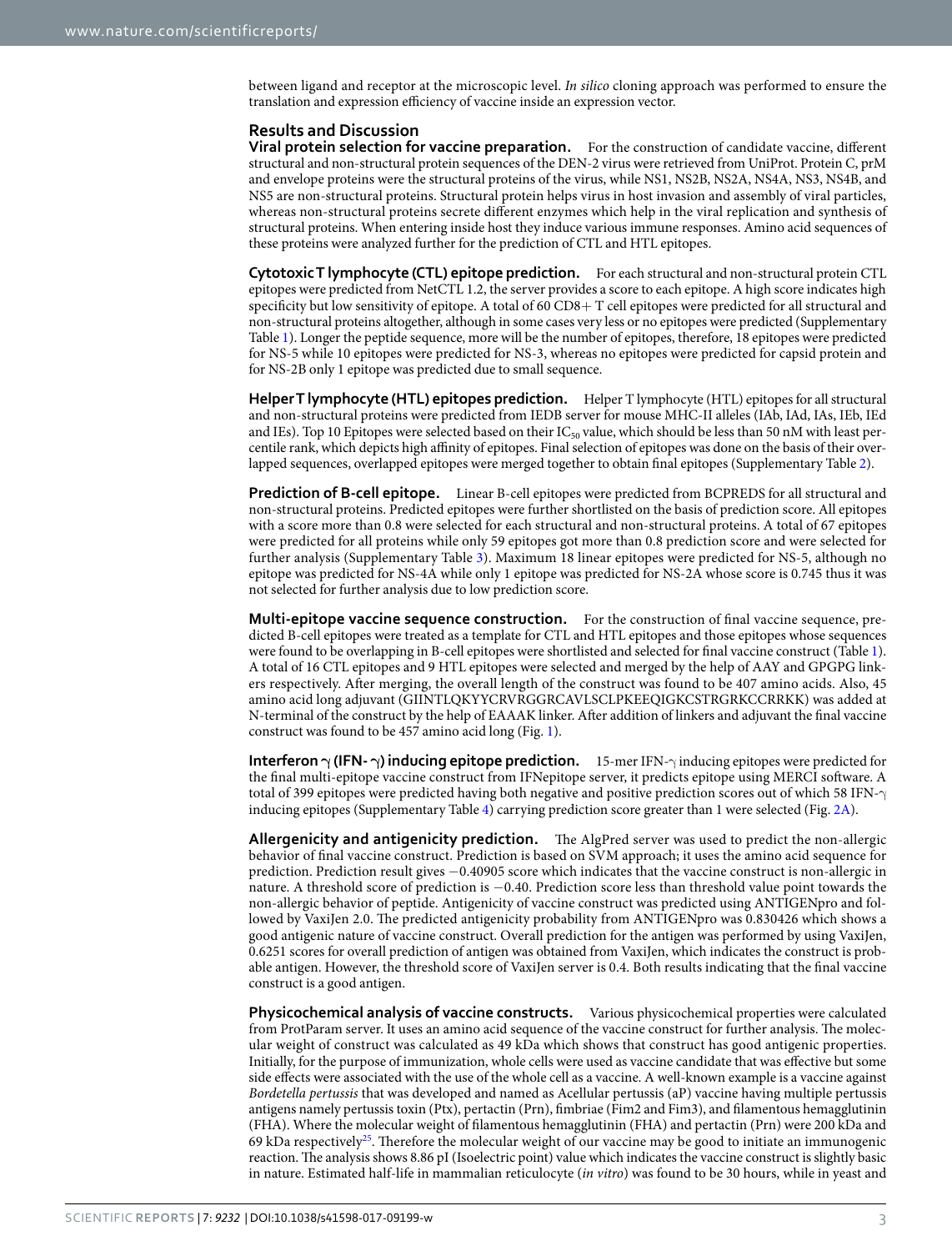| Protein   | <b>B-cell Epitope</b>       | <b>CTL</b> epitope | <b>HTL</b> epitope           |
|-----------|-----------------------------|--------------------|------------------------------|
| Protein C | TIPPTAGILKRWGTIKKSKA        |                    | QGRGPLKLYMALVAFLRFLTI        |
|           |                             |                    | WGTIKKSKAINVLRGFR            |
| prM       | NEPEDIDCWCNSTSTWVTYG        | <b>NSTSTWVTY</b>   |                              |
|           | GLETRTETWMSSEGAWKHVQ        |                    | <b>MSSEGAWKH</b>             |
| Envelope  | HGTIVIRVQYEGDGSPCKIP        | <b>TTEAELTGY</b>   |                              |
|           | <b>GNDTGKHGKEIKITPQSSTT</b> | <b>VVOPENLEY</b>   |                              |
|           | FRCKKNMEGKVVQPENLEYT        | <b>GTIVIRVOY</b>   |                              |
|           | <b>LTGYGTVTMECSPRTGLDFN</b> |                    |                              |
| $NS-1$    | <b>IDGPETAECPNTNRAWNSLE</b> | <b>NVHTWTEQY</b>   | WTEQYKFQPESPSKLASAIQKAHEEG   |
|           | TDNVHTWTEQYKFQPESPSK        |                    | WNSLEVEDY                    |
| $NS-2A$   | VMVMVGATMTDDIGMGVTYL        | <b>MTDDIGMGV</b>   | RDLGRVMVMVGATMTD             |
|           |                             |                    | VTYLALLAAFKVRPT              |
| $NS-2B$   | KNDIPMTGPLVAGGPLTVCY        |                    | IPMTGPLVAGGPLTVCYV           |
| $NS-3$    | WDVPSPPPMGKAELEDGAYR        | <b>KVDAIDGEY</b>   | <b>IFRKRRLTIMDLHPGAG</b>     |
|           | DEEREIPERSWNSGHEWVTD        | <b>KAELEDGAY</b>   | GVLWDVPSPPPMGKA              |
|           | <b>QTEKSIEDNPEIEDDIFRKR</b> | <b>VTDFKGKTV</b>   |                              |
|           | <b>RKTFDSEYAKTRTNDWDFVV</b> | <b>RTNDWDFVV</b>   |                              |
|           | <b>DNINTPEGIIPSMFEPEREK</b> |                    |                              |
| $NS-4B$   | TVIDLDPIPYDPKFEKQLGQ        | <b>VIDLDPIPY</b>   | FLLVAHYAIIGPALQAKASREAQKRAAA |
|           | AKASREAQKRAAAGIMKNPT        |                    |                              |
| $NS-5$    | KGLTKGGPGHEEPIPMSTYG        | <b>YTDYMPSMK</b>   |                              |
|           | EYTDYMPSMKRFRREEEEAG        | <b>LINRFTMRY</b>   |                              |
|           | TKPWDVVPMVTQMAMTDTTP        | <b>RSLIGNEEY</b>   |                              |
|           | AYHGSYETKQTGSASSMVNG        | <b>KTWAYHGSY</b>   |                              |
|           | KIKQEHETSWHYDQDHPYKT        | <b>MTDTTPFGQ</b>   |                              |
|           | <b>FTMRYKKATYEPDVDLGSGT</b> | <b>ASSMVNGVF</b>   |                              |
|           |                             | <b>MSTYGWNLV</b>   |                              |
|           |                             | <b>QEHETSWHY</b>   |                              |

**Table 1.** Selected CTL and HTL epitopes overlapping with B-cell epitopes.



**Figure 1.** Schematic diagram of multi-epitope vaccine construct: A 457 amino acid long multi-epitope vaccine sequence consisting an adjuvant (green) at N-terminal end linked with a multi-epitope sequence with the help of EAAAK linker (pink). CTL epitopes were linked with the help of AAY linkers (brown) while HTL epitopes were fused with the help of GPGPG linkers (yellow).

Escherichia coli the estimated half-life (in vivo) are >20 hours and >10 hours respectively. Estimated aliphatic index is 70.59 which indicates the protein is thermostable, high the value of aliphatic index more thermostable the protein. Grand average of hydropathicity (GRAVY) was calculated as −0.200, a negative value indicates the protein is hydrophilic in nature and it will interact with water molecules.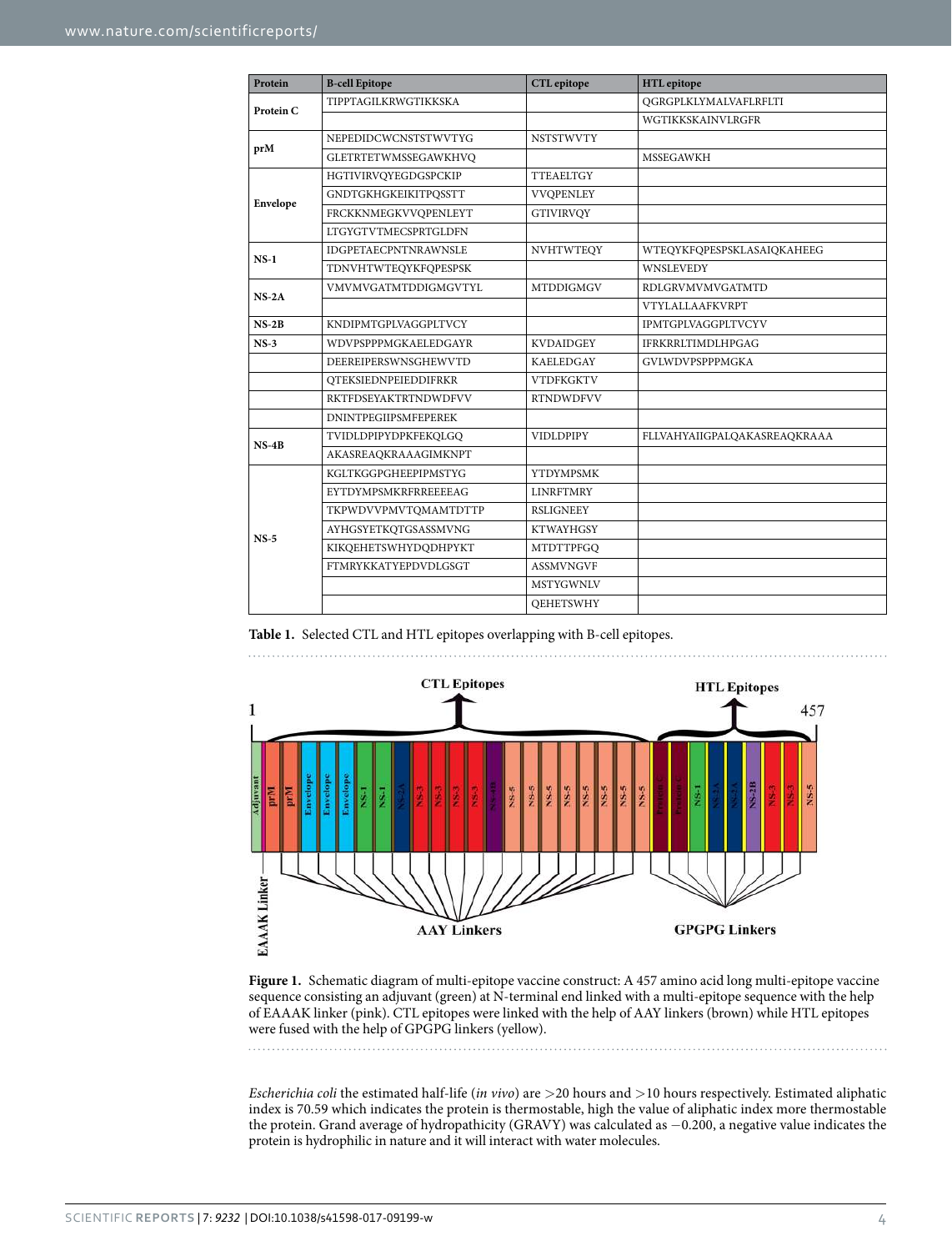

**Figure 2.** IFN-γ inducing and discontinuous B-cell epitopes representation in final vaccine model (**A**) Red color sequences depict IFN**-**γ inducing epitopes in the modeled structure. (**B**) Magenta color spheres show discontinuous B-cell epitopes in the 3D model of multi-epitope vaccine.

**Secondary structure prediction.** The secondary structure of the final vaccine construct was predicted from online server PSIPRED. It predicts secondary structure on the basis of the amino acid sequence of the protein. 457 amino acid long construct was analyzed in which 346 amino acids involved in coil formation and 70 amino acids involved in α-helix formation while only β-strands are formed only by 41 amino acids. Overall secondary structure prediction result indicates 75.71% are coils, 15.31% are helix while 8.91% are stranded (Fig. 3).

**Tertiary structure modeling.** The tertiary structure of multi-epitope vaccine was modeled from RaptorX server. It uses an amino acid sequence as an input data and input data was predicted to have two domains. 4c1oA was used as the best template for modeling. The relative quality of modeled structure was evaluated by P-value, calculated P-value for the modeled structure was  $1.80 \times 10^{-3}$  which is very low, lower the P-value higher the quality of the model. All 457 amino acids were modeled and 0% disorderedness was found in the model (Fig. 4A). Above findings can conclude as the tertiary structure model was highly ordered, stable and have high quality.

**Tertiary structure refinement.** The predicted tertiary (3D) structure of final vaccine construct was further processed using GalaxyRefine server for model refinement. GalaxyRefine generates 5 models after refinement, out of which model 1 was selected due to its properties. The refined model shows 93% favored region in Ramachandran plot which is the best score among all the refined models. Also, GDT-HA was calculated as 0.9261, RMSD as 0.487, MolProbity as 2.396, clash score as 28.3 and poor rotamers as 0.6. Model 1 was found to be the best-refined model after comparison of different scores of it with remaining models (Supplementary Table 5), and it was selected for further studies.

**Validation of refined tertiary structure.** Validation of refined tertiary structure was performed by using RAMPAGE server, which analyzes the structure and produces a Ramachandran plot for the input structure (Fig. 4B). Before refinement 88% structure came under favored region in plot, while 7.7% structure lies under allowed region and 3.7% structure came under disallowed region, while after refinement RAMPAGE generated better result, in which 93% structure was found to be in favored region, 5.3% came from allowed region and only 1.8% lies under disallowed region.

**Prediction of discontinuous B-cell epitope.** Discontinuous B-cell epitopes were predicted using online web server namely ElliPro, which predict epitope on the basis of tertiary structure. Eight epitopes were predicted from the server from which epitope with maximum prediction score 0.903 was selected as a discontinuous epitope (Fig. 2B).

**Molecular docking of final vaccine construct with immunological receptor.** Molecular docking was performed to evaluate the interaction between refined model and immune receptor TLR-3 (PDB ID- 2A0Z) by using online server PatchDock 4.0, was selected for protein-protein docking. PatchDock docking output gives multiple results out of which top 10 results were selected for analysis, after analyzing all 10 docked conformations, result number 2 was the best-docked model as it shows best interactions between receptor and ligand (Fig. 5). Docking score of geometric shape complexity was found to be 23122, calculated interface area of the interaction was 3392.20, three-dimensional transformation for second docked complex was estimated, in which translational parameters were calculated as −26.57, 29.54 and 39.13 and three angles for rotation was calculated as −1.98, 1.45 and −2.66. Also, atomic contact energy (ACE) of the complex was calculated as 75.52. Further analysis of docked complex was done by molecular dynamics.

**Molecular dynamics simulation of receptor-ligand complex.** Molecular dynamics was performed for docked complex by using Gromacs 5.0 software to check stable interactions between ligand molecule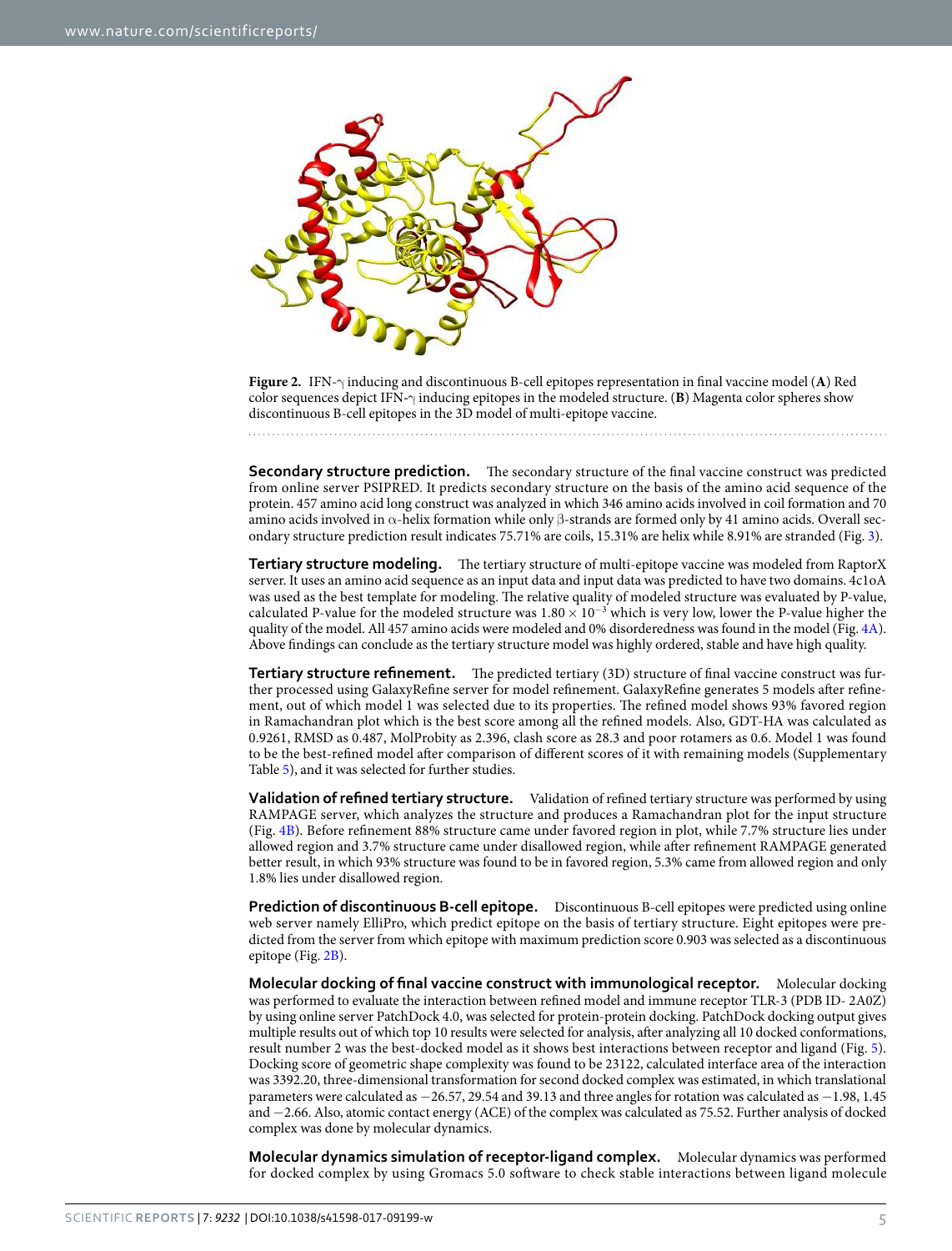

**Figure 3.** Schematic representation of secondary structure prediction of the multi-epitope vaccine, secondary structure prediction result represents the arrangement of  $\alpha$ -helix (15.31%),  $\beta$ -strands (8.91%) and coils (75.71%).

(multi-epitope vaccine complex) and receptor (TLR-3) at the microscopic level. Energy minimization and calculation of pressure, temperature and potential energy were performed. The plot of temperature and pressure evaluation indicates that system maintains 300 K (Fig. 6A) for around 100 ps time interval and the system shows fluctuation in pressure with an average value 1 bar in the same time interval (Fig. 6B). To evaluate structural stability of ligand (multi-epitope vaccine complex) and receptor (TLR-3) complex root mean square deviation (RMSD) was observed. A plot of RMSD against time indicates, initially fluctuation generated with 0.15 nm and ends with 0.55 nm after 3.5 ns of the time interval, mild amount fluctuation reflects the stability of ligand-receptor complex over a period of 3.5 ns (Fig. 6C). The ligand-receptor interaction was further analyzed by the root mean square fluctuation (RMSF) of amino acid side chains (Fig. 6D). The plot shows very mild fluctuations in amino acid side chains which reflect the uninterrupted interaction between ligand and receptor whereas highly fluctuated regions in plot tell about highly flexible regions in the ligand-receptor complex. Higher peaks with an RMSF value of about 1.25 nm in the plot indicate highly flexible regions in the complex.

*In silico* **cloning.** In silico cloning was performed by using online server Codon Usage Wrangler, in order to evaluate the cloning and expression of multi-epitope vaccine within the expression vector. Reverse translation generates cDNA sequence which was further analyzed by codon optimization analysis. Codon optimization evaluates the sequence and tells about GC content of the cDNA sequence and codon adaptive index (CAI) where GC content was calculated as 63.53% which lies in the optimum range (30–70%), and CAI was calculated as 1.00 which also lies in the range (0.8–1.0), high value of CAI indicates high expression of gene.

#### **Conclusion**

Dengue has emerged as life threatening issue which has grown rapidly around the globe in past few decades, millions of cases of dengue were reported every year and cause the death of large population in tropical and sub-tropical countries. Statistical data indicates the seriousness of dengue infection; despite that, there is no preventative treatment or permanent therapy of dengue infection is currently available. Many attenuated vaccines for dengue were developed in recent years but none of them shows effectively. In this research, we utilized immunoinformatics approaches for the development of a multi-epitope vaccine against dengue virus (DEN virus). Development of multi-epitope vaccine does not require culturing of viral strain as it required in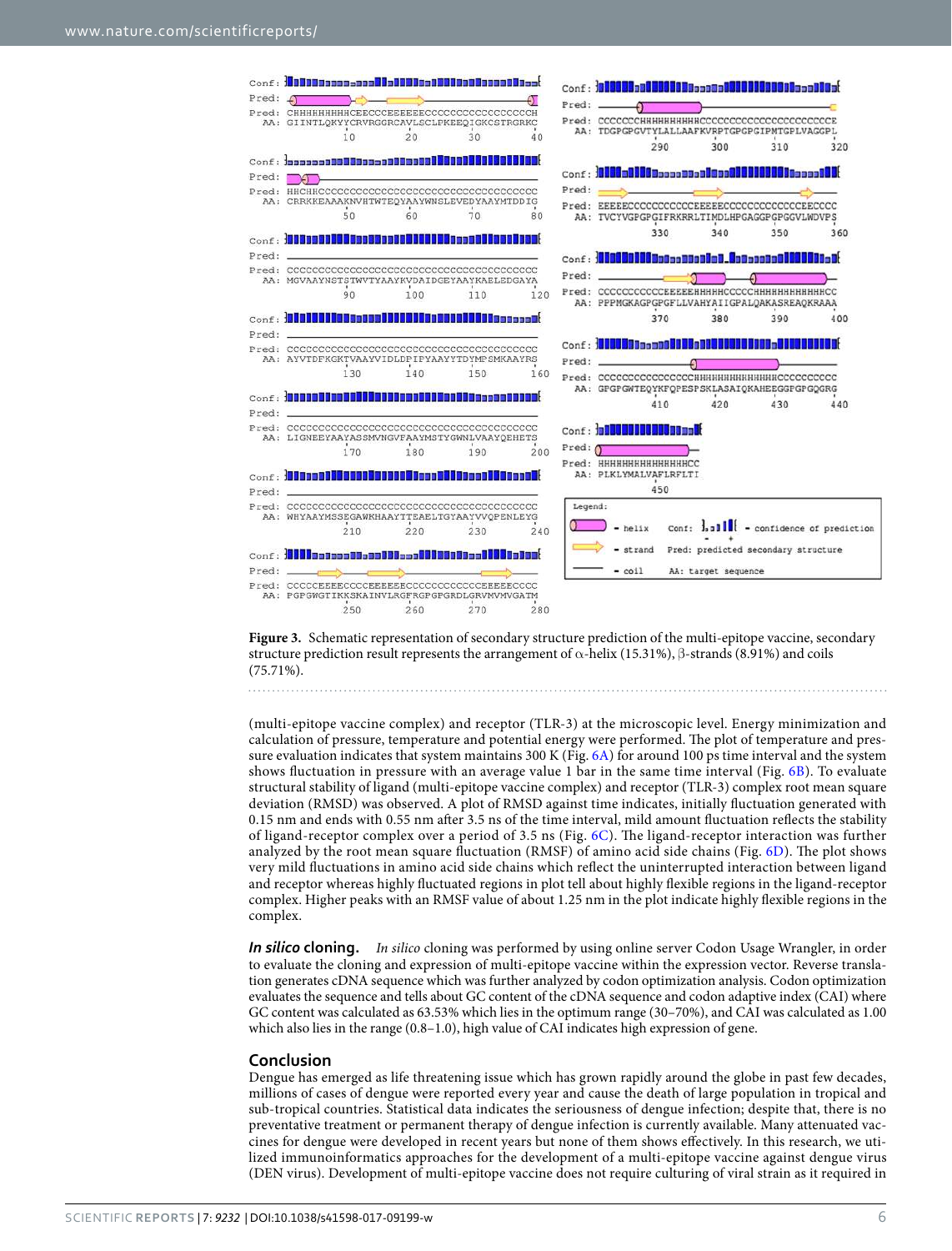

**Figure 4.** Multi-epitope vaccine modeling and validation (**A**) Represents tertiary structure of multi-epitope vaccine after modeling and refinement. (**B**) Shows validation of multi-epitope vaccine tertiary structure by ramachandran plot where 93% residues were found in favored region, 5.3% residues were found in allowed region and 1.8% residues were lies in outlier region.



**Figure 5.** Ligand-receptor docked complex: figure obtained after molecular docking which represents multiepitope vaccine as a ligand in green color while TLR-3 (PDB ID: 2A0Z) as a receptor in purple color.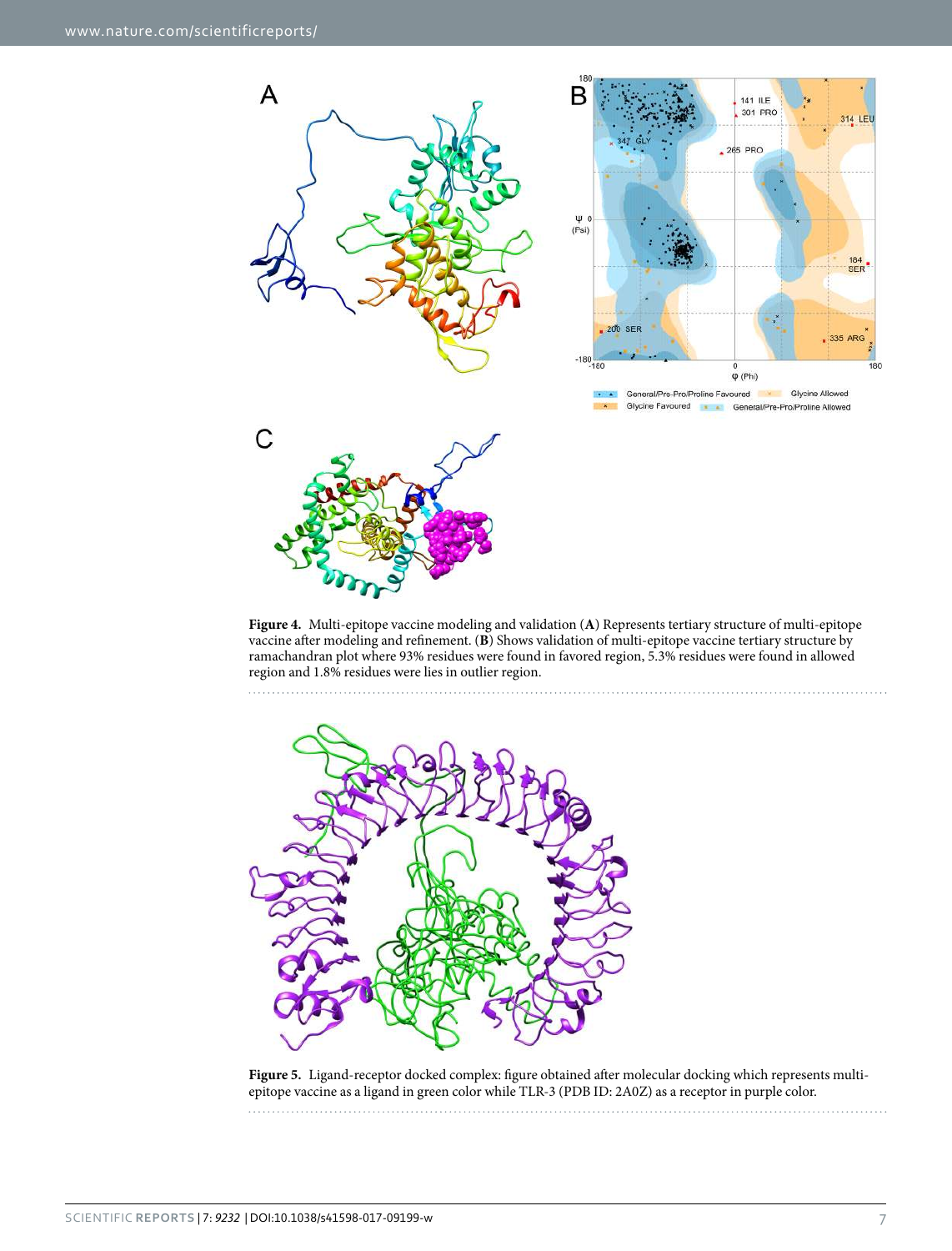

**Figure 6.** Molecular dynamics simulation of the ligand-receptor complex (vaccine & TLR-3) (**A**) Temperature progression plot of ligand-receptor complex shows that temperature of the system reaches to 300K and remains nearly constant around 300K throughout equilibration phase (100 ps). (**B**) Ligand-receptor complex pressure progression plot indicates fluctuation of pressure throughout the equilibration phase of 100 ps with an average pressure value 1 bar. (**C**) RMSD-Root Mean Square Deviation of docked complex shows very minute deviation which reflects the stable microscopic interaction between ligand and receptor molecule. (**D**) RMSF-Root Mean Square Fluctuation plot of docked protein complex side chain fluctuation in plot generates peak which reflects the flexibility of side chain of docked protein complex.

traditional vaccine development approaches. In order to provide humoral, innate and cell-mediated immunity multi-epitopes vaccine includes CTL and HTL epitopes which share common sequences with B-cell epitopes. CTL and HTL epitopes were merged together by using appropriate linker sequences. Generated vaccine model was further studied for prediction of IFN-γ inducing epitopes and discontinuous B-cell epitopes, also antigenicity and allergenicity of the sequence was predicted. In order to study stable interactions between ligand (multi-epitope vaccine) and receptor (TLR-3) molecular docking was performed and to molecular dynamics simulation was performed to validate interactions in the ligand-receptor complex. Finally, in silico cloning was performed to ensure expression and translation efficiency of the vaccine within appropriate expression and cloning vector.

### **Methodology**

**Dengue proteins sequence search for antigen prediction.** In the first stage of vaccine development, genome of dengue virus (DEN) was studied through literature<sup>26</sup> and to study different proteins of DEN virus, amino acid sequence of all proteins of strain DEN-2 including structural (UniProt ID- P29990) and non-structural (UniProt ID- P29990) viral proteins were retrieved in FASTA format from UniProt (Universal Protein Resource) database (http://www.uniprot.org/uniprot). Capsid protein, prM and envelope protein are structural proteins of DENV while NS1, NS2B, NS2A, NS4A, NS3, NS4B, and NS5 are non-structural proteins. β-defensin which is an agonist of Toll-like receptor 3 (TLR3) sequence was also retrieved in FASTA format. Prediction of antigenic epitopes is valuable for the examination of body self-defence system and help in vaccine component design. Antigenic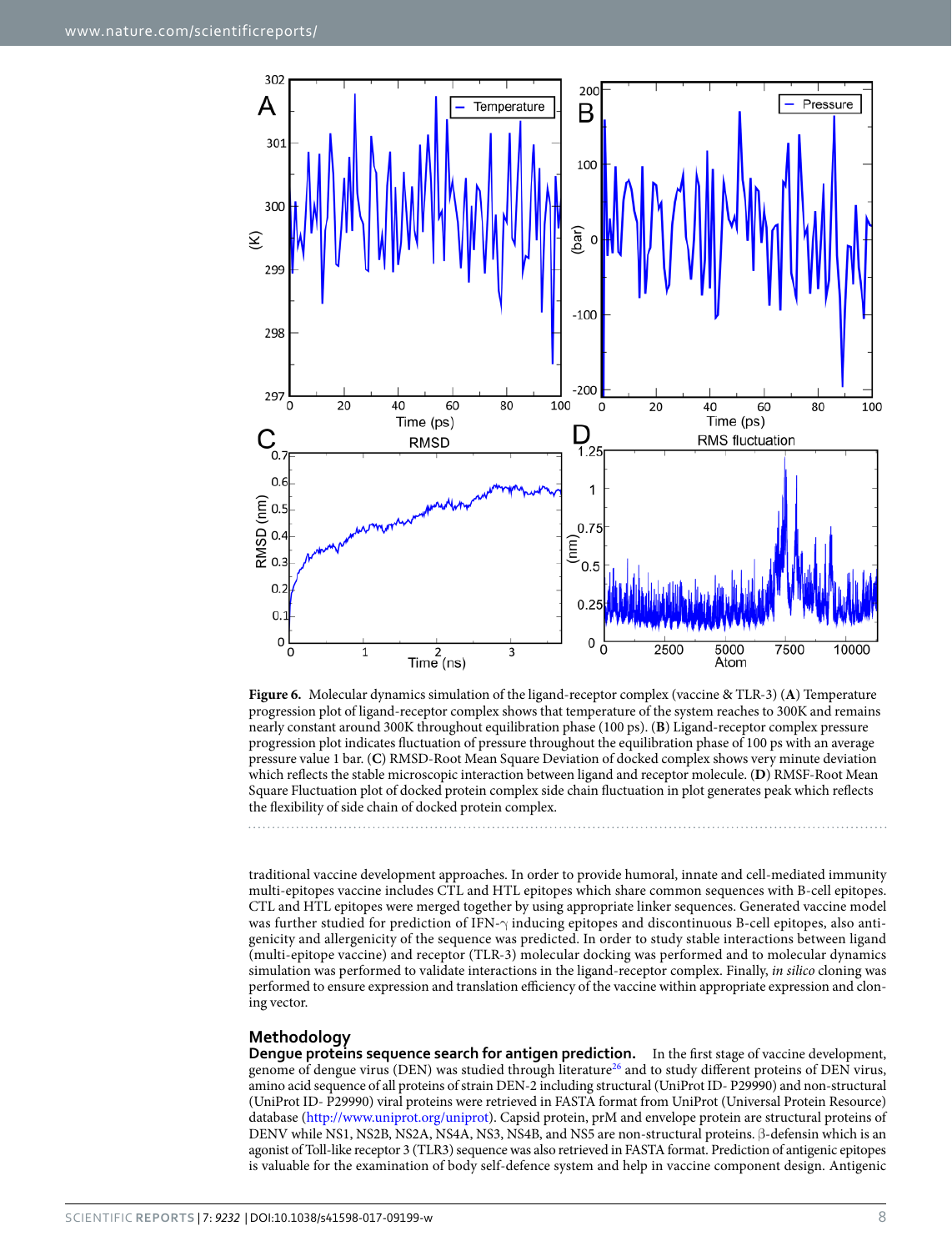epitopes are specific region present on the surface of the protein that is specially recognized by B-cell antibodies. All retrieved protein sequences were subjected to the antigen prediction that will be recognized by specific antibodies. Both, B-cell and T-cell antigens were predicted to enhance both humoral and cell-mediated immunity.

**Helper T Lymphocytes (HTL) epitope prediction.** IEDB (http://tools.iedb.org/mhcii/) server was utilized to predict the T helper cell (HTL) epitopes of 15-mer length for all the structural and non-structural proteins. All epitopes were predicted for mouse MHC class II alleles (IAb, IAd, IAs, IEb, IEd and IEs). Prediction of MHC II epitopes was based on IC<sub>50</sub> values and percentile rank; a peptide having highest affinity have IC<sub>50</sub> values < 50 nM, peptides with intermediate affinity have  $IC_{50}$  values < 500 nM while peptides having  $IC_{50}$ value  $<$  5000 nM shows the least affinity, therefore least IC<sub>50</sub> value shows highest affinity<sup>27</sup>. Along with IC<sub>50</sub> value of peptides, a percentile rank is developed by comparing the IC<sub>50</sub> values of peptides against a set of random antigen from SWISSPROT database, compounds with least percentile rank show high affinity<sup>28</sup>.

**Cytotoxic T Lymphocytes (CTL) epitope prediction.** For designing a vaccine, it was essential to predict cytotoxic T lymphocyte (CTL) epitopes. A freely accessible web server namely NetCTL 1.2 was utilized to predict the CTL epitopes for all structural and non-structural proteins. Prediction involves a combination of three approaches, MHC class-I binding affinity, TAP transport efficiency and proteasomal C-terminal cleavage. CTL epitope prediction was restricted by 12 MHC class-I super types<sup>29</sup>. MHC class-I peptide binding epitope prediction was attained by the use of artificial neural networks while TAP transport efficiency was achieved by an approach based on weight matrix $30$ , while C-terminal proteasomal cleavage site was predicted by the artificial neural network from NetChop 3.1 server. Scores of all three predictions were merged together and sensitivity or specificity values can be achieved by the conversion of the threshold from the merged score. During CTL epitope prediction 0.75 was set as a threshold value for epitope identification.

**B-cell Epitope predictions.** B-cell epitopes were predicted in order to evoke the high expression of antigen specific antibody production in the serum. In natural condition, antibody production starts with the encounter of immunogenic epitopes with the B cells receptor, leads to the differentiation into a plasma cell and a memory cell. In our immune system, plasma cell is responsible for the antibody production during primary infection while during secondary infection memory cells also help in antibody production. Prediction of linear B-cell epitopes for all the structural and non-structural proteins of DEN-2 was achieved by using online server BCPREDS: B-cell Epitope Prediction Server (http://ailab.ist.psu.edu/bcpred/predict.html). Epitope prediction by BCPREDS is based on three methods (i) AAP method<sup>31</sup> (ii) BCPred<sup>32</sup> and (iii) FBCpred<sup>33</sup>. AAP is amino acid pair antigenicity; this method is based on the fact that B-cell epitopes show particular AAPs using support vector machine (SVM) classifier. BCPred based on five different kernel methods having fivefold cross-validation by SVM. FBCpred utilizes subsequent kernel for the prediction of linear length B-cell epitopes. BCPred prediction method performed better (AUC 0.758) in comparison to AAP (AUC 0.7) method. The cutoff score of BCPreds is >0.8 for prediction of linear B-cell epitopes<sup>34</sup>.

**Construction of multi-epitope vaccine sequence.** All different HTL and CTL epitopes, those were predicted by various immunoinformatic approaches were analyzed and scanned for an overlapping sequence with linear B-cell epitopes. All the overlapped epitopes of HTL and CTL were linked together with the help of GPGPG and AAY linkers respectively<sup>35</sup>. The β-defensin amino acid sequence was added as an adjuvant which linked at the N-terminal of above construct with the help of EAAAK linker<sup>35</sup>. Naïve T-cell and immature dendritic cells were recruited by β-defensin at the site of infection through the CCR6 receptor, and provide an adaptive immune response, β-defensin also provide innate host response in microbial infections<sup>24</sup>. Insertion of linkers between two epitopes provides efficient separation which is required for the effective functioning of each epitope<sup>36</sup>.

**IFN-γ inducing epitope prediction.** Interferon gamma (IFN-γ) plays an important role in adaptive and innate immune response by stimulating macrophages and natural killer cells and provides a heightened response to MHC antigens. IFN-γ epitopes were predicted from IFNepitope server (http://crdd.osdd.net/raghava/ifnepitope/scan.php). The server basically constructs overlapped sequences, which is used for IFN-γ epitope prediction. The prediction was performed by motif and support vector machine (SVM) hybrid approach. The server is based on a dataset which consists IFN-γ inducing and non-inducing MHC class-II binder, which can activate T-helper cells<sup>37</sup>.

**Allergenicity and antigenicity prediction.** The non-allergic or allergic behavior of multi-epitope vaccine construct was predicted by using a freely accessible online tool namely AlgPred (http://www.imtech.res. in/raghava/algpred/). Allergen prediction is based on similarity of known sequences of protein. IgE mapping of epitopes, which can locate the epitope position in the given protein. AlgPred uses MAST to search MEME/ MAST allergen motifs and predict the allergen if it has a motif. It is an SVM module based program which uses amino acid or dipeptide composition for the prediction of allergen. It also performs BLAST against 2890 ARPs (allergen-representative peptides); it listed out the allergen protein if it has a BLAST hit. AlgPred uses all these parameters (IgE epitope  $+$  MAST  $+$  SVM  $+$  ARPs BLAST) combinedly to predict the allergenicity of peptide<sup>38</sup>.

To check whether multi-epitope vaccine sequence is antigenic or not, its antigenicity was predicted by online server ANTIGENpro (http://www.scratch.proteomics.ics.uci.edu/), this web server is based on the input sequence, free from any alignment and does not depend on any pathogen identity for the prediction of antigenicity. Prediction is a two-step process which is based on five algorithms and multiple representations of the sequence. A summarize result of prediction was generated by SVM classifier which tells about the probability of a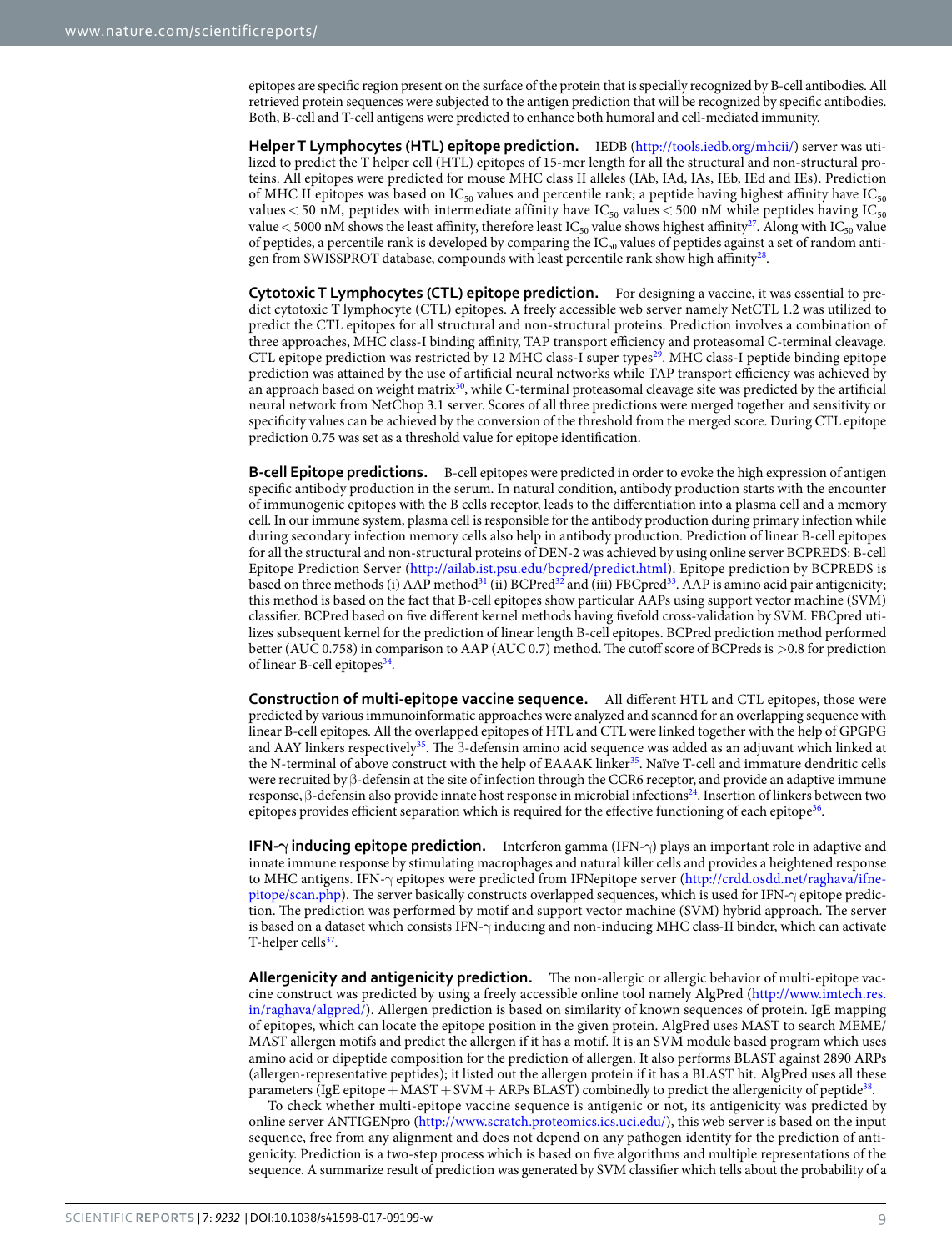peptide carrying characteristics of antigen<sup>39</sup>. To reconfirm the antigenicity of constructed multi-epitope vaccine, we also analyzed the antigenic property using VaxiJen server (http://www.ddg-pharmfac.net/vaxijen/VaxiJen/ VaxiJen.html). Prediction of antigen in VaxiJen is alignment-free and based on various physiochemical properties of protein<sup>40</sup>.

**Prediction of various physicochemical properties.** We further analyzed the multi-epitope vaccine for their various physicochemical properties which include molecular weight, half-life, sequence length, aliphatic index, instability index, theoretical pI, and grand average of hydropathicity by using of ProtParam tool (http:// web.expasy.org/protparam/)<sup>41</sup>. ProtParam is a bioinformatics tool which can compute various physicochemical properties on the basis of pK values of different amino acids<sup>42</sup>. In vivo half-life prediction by ProtParam is based on the 'N-end rule' which states that the degradation of protein is determined by the N-terminal amino acids<sup>43</sup>. Instability index predicts whether a protein is stable or unstable, if the predicted instability index of a protein is below 40 then it's called stable and proteins with the value above than 40 are comes under the category of unstable proteins. The volume occupied by the aliphatic side chains (alanine, valine, leucine, and isoleucine) is known as the aliphatic index of protein. Grand Average of Hydropathy was calculated by the sum of hydropathy obtained for all of the amino acid residues divided by the total number of amino acid residues present in the protein.

**Secondary structure prediction.** PSIPRED server (http://bioinf.cs.ucl.ac.uk/index.php?id=779) was utilized to predict the secondary structure of the multi-epitope vaccine protein. PSIPRED is based on two feed-forward neural networks, where the initial prediction was achieved by the first network and secondary structure predicted by PSIPRED was used as input for the second network, which executes a study on output generated from PSI-BLAST (Position-Specific Iterated–BLAST) and refines the structure obtained from the first prediction $^{44}$ . An average  $Q_3$  score of PSIPRED 3.2 server is 81.6%.

**Tertiary structure prediction.** The tertiary structure of final multi-epitope vaccine was predicted from web based server RaptorX (http://raptorx.uchicago.edu/StructurePrediction/predict/). RaptorX prediction is based on three components namely single-template threading, alignment quality prediction, and multiple-template threading. It is a template-based protein modeling tool which enhances the quality of alignment <sup>45</sup>. RaptorX generates high-quality tertiary structure models by multiple templates, the confidence score of the prediction gives an idea about the quality of predicted model. Confidence scores consist P-value and GDT (global distance test) for the relative global quality and absolute global quality respectively<sup>46</sup>.

**Tertiary structure refinement.** The nature of protein model structure produced by contemporary protein structure prediction strategies firmly relies on the level of likeness between the input and available template structure. Therefore, there was a need of enhancing the template based protein model structure beyond the precision by refining the whole protein structure. Refinement of template based modeled tertiary structure was done by using freely accessible GalaxyRefine server (http://galaxy.seoklab.org/cgi-bin/submit.cgi?type=REFINE). This refinement method has the capability to improve both the global and local structural quality. Both mild and aggressive relaxation method was used to refine the whole protein model and generate the refined models with more structural deviation from the initial input structure. Refinement was achieved by rebuilding and repacking of side chains followed by subsequent overall relaxation and repeated structural perturbation by molecular dynamics simulation. The output of GalaxyRefine gives five structure models, in which model 1 was generated by the structural perturbation applied only to the clusters of side chains whereas model 2~5 was generated by more aggressive perturbations of loops and secondary structural elements. To avoid breakage in modeled structure by perturbation a tri-axial loop closure method was used<sup>47</sup>.

**Tertiary structure validation.** Ramachandran plot was created by the use of online web server namely RAMPAGE (http://mordred.bioc.cam.ac.uk/~rapper/rampage.php) for the validation of tertiary structure of vaccine. Ramachandran plot is a visualization approach which predicts energetically allowed and disallowed dihedral angles psi  $(\psi)$  and phi  $(\varphi)$  of an amino acid; it is calculated on the basis of van der Waal radius of the side chain. RAMPAGE result includes the percentage of residues in allowed and disallowed regions which define the quality of modeled structure<sup>48</sup>.

**Discontinuous B-cell epitope prediction.** B-cell discontinuous epitopes prediction of the vaccine was done by ElliPro (http://tools.iedb.org/ellipro/). ElliPro provides the score to each output epitope which described as PI (Protrusion Index) value averaged over each epitope residue. A number of ellipsoids approximated the tertiary structure of the protein. Ellipsoid with PI 0.9 value is considered as 90% protein residues are included while the remaining 10% residues lie outside of ellipsoids. For each epitope residues, the PI value is calculated on the basis of the center of mass of residue residing outside the largest possible ellipsoid. PI score is directly proportional to the solvent accessibility, greater the PI score more the solvent accessibility of the residues. The PI value of residues is the prediction criteria of discontinuous epitopes, while clustering is based on R (a distance between two residue's center of mass, in Å). More prominent the value of R more will be the number of discontinuous epitopes predicted<sup>49</sup>.

**Molecular docking of vaccine with immune receptor.** For a generation of the appropriate immune response, it is necessary for the antigenic molecule to interact with the immune receptor molecule. Molecular docking was performed to check the interaction between immune receptor (TLR-3) and ligand (multi-epitope vaccine). PatchDock (http://bioinfo3d.cs.tau.ac.il/PatchDock/) server was utilized to perform the molecular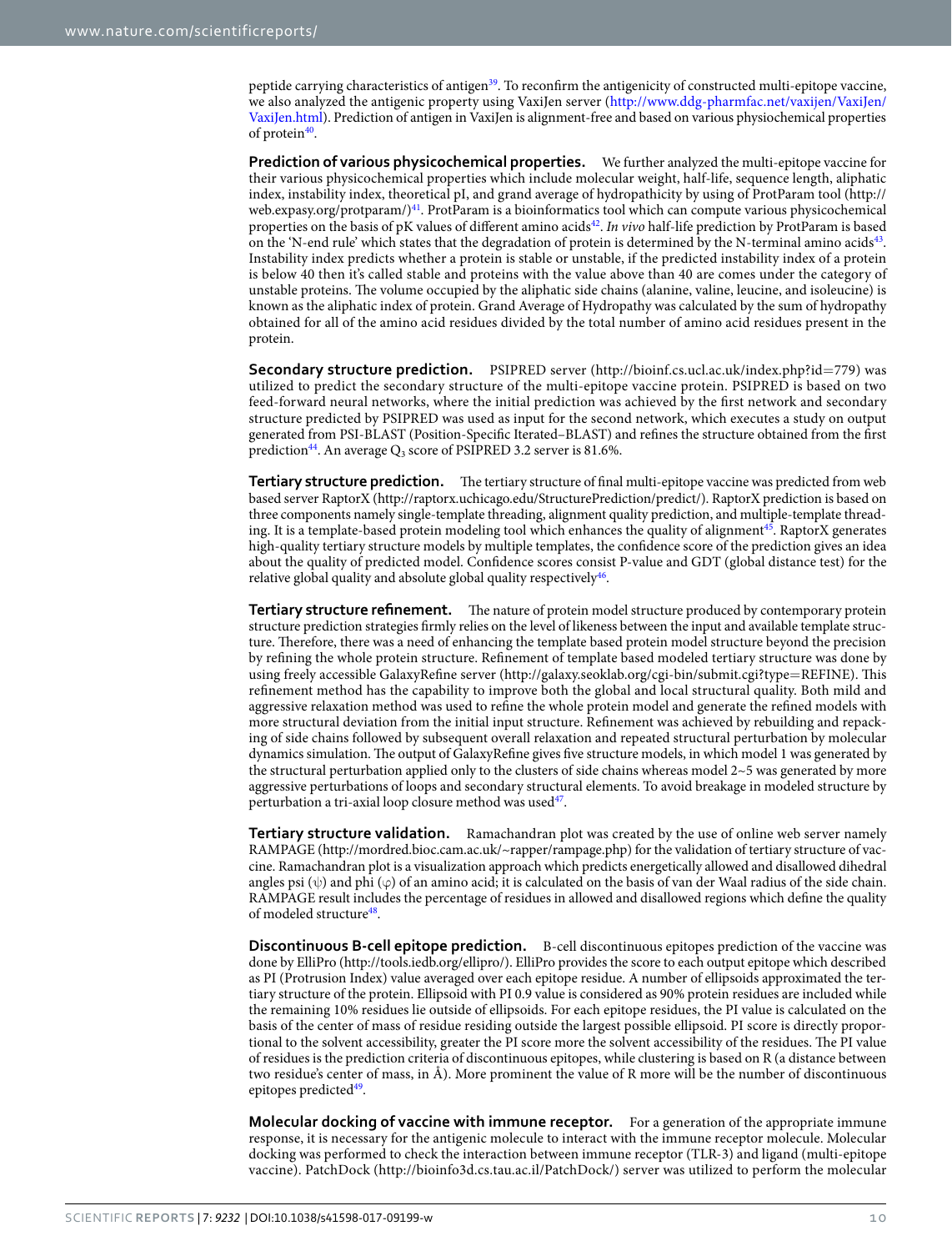docking study of predicted vaccine protein and TLR-3 (PDB ID: 2A0Z) to show the immune responses, TLR-3 act as a receptor for antigenic response in case of dengue virus<sup>50</sup>. Object recognition and image segmentation techniques are used in the PatchDock algorithm where docking is inspired by assembling the jigsaw puzzle. During solving jigsaw puzzle it compares the sequences and finds complementary structures by superimposition of the structure using shape matching algorithm. Algorithm of PatchDock is divided into three different stages; the first one is molecular shape representation, followed by surface patch matching and filtering and scoring<sup>51, 52</sup>.

**Molecular dynamics simulation of receptor-ligand complex.** To study the physical basis of function and structure of biological macromolecules molecular dynamics (MD) simulation was used53–59. To understand the structural properties and interaction between receptor (TLR-3) and ligand (predicted vaccine protein) at the microscopic level, molecular dynamics simulation study was performed by using Gromacs v5.0. GROMOS96 43A1 force field and the particle mesh Ewald summation method was used to run full system MD simulation by Gromacs. Pdb2gmx was used to construct protein topology, which gives an idea about bonded and non-bonded characteristics. Here, the PRODRG2 server was used to generate ligand topology. Neutralization of system was performed by the addition of sodium and chloride ions in required quantity. Energy minimization was performed prior to simulation to ensure that the geometry of the system is appropriate and there are no steric clashes by the use of steepest descent algorithm approach. System equilibration was performed in a two-step process, the first step is NVT while another step is NPT ensemble, both steps use leapfrog algorithm. In the system, during equilibration steps, the temperature was raised up to 300 K and pressure up to 1 bar. After completion of system equilibration, a 10 ns molecular dynamics simulation was attained for trajectory analysis<sup>59</sup>.

*In silico* **cloning.** Reverse translation and codon optimization were performed from Codon Usage Wrangler (http://www.mrc-lmb.cam.ac.uk/ms/methods/codon.html) for cloning and its expression in the proper vector. Codon Usage Wrangler tool provides an output as cDNA sequence, which is further analyzed for codon optimization, codon adaptive index (CAI) and GC content by GeneScript Rare Codon Analysis Tool<sup>60</sup>. CAI tells about codon usage biases, ideal CAI score should be 1.0 but more than 0.8 can be considered as good score<sup>61</sup>. GC content of a sequence should range in between 30–70%, GC content values that do not reside in this range shows unfavorable effects on translational and transcriptional efficiencies. Lastly, EcoRI restriction site was added to the cDNA sequence.

#### **References**

- 1. Sharp, T. Centre for Disease control and prevention. https://www.cdc.gov/dengue/index.html (2016).
- 2. Bhatt, S. et al. The global distribution and burden of dengue. Nature. **496**, 504–507 (2013).
- 3. Centers for Disease Control and Prevention. CDC. https://www.cdc.gov/dengue/epidemiology/ (2014).
- 4. Shepard, D. S. et al. Economic and disease burden of dengue illness in India. Am. J. Trop. Med. Hyg. **91**, 1235–1242 (2014).
- 5. Gubler, D. J. Dengue and dengue hemorrhagic fever. Clin. Microbiol. Rev. **11**, 480–496 (1998).
- 6. Osatomi, K. & Sumiyoshi, H. Complete nucleotide sequence of dengue type 3 virus genome RNA. Virology. **176**, 643–647 (1990).
- 7. Kuhn, R. J. et al. Structure of dengue virus: implications for flavivirus organization, maturation, and fusion. Cell. **108**, 717–725  $(2002)$
- 8. Yu, I.-M. et al. Structure of the immature dengue virus at low pH primes proteolytic maturation. Science. **319**, 1834–1837 (2008).
- 9. Wang, S., He, R. & Anderson, R. PrM-and cell-binding domains of the dengue virus E protein. J. Virol. **73**, 2547–2551 (1999).
- 10. Premkumar, A., Horan, C. & Gage, P. Dengue virus M protein C-terminal peptide (DVM-C) forms ion channels. J. Membr. Biol. **204**, 33–38 (2005).
- 11. Hsieh, S.-C. et al. Highly conserved residues in the helical domain of dengue virus type 1 precursor membrane protein are involved in assembly, precursor membrane (prM) protein cleavage, and entry. J. Biol. Chem. **289**, 33149–33160 (2014).
- 12. Scaturro, P., Cortese, M., Chatel-Chaix, L., Fischl, W. & Bartenschlager, R. Dengue virus non-structural protein 1 modulates infectious particle production via interaction with the structural proteins. PLoS. Pathog. **11**, e1005277 (2015).
- 13. Xie, X., Zou, J., Puttikhunt, C., Yuan, Z. & Shi, P.-Y. Two distinct sets of NS2A molecules are responsible for dengue virus RNA synthesis and virion assembly. J. Virol. **89**, 1298–1313 (2015).
- 14. León-Juárez, M. et al. Recombinant Dengue virus protein NS2B alters membrane permeability in different membrane models. Virol. J. **13**, 1 (2016).
- 15. Yusof, R., Clum, S., Wetzel, M., Murthy, H. K. & Padmanabhan, R. Purified NS2B/NS3 serine protease of dengue virus type 2 exhibits cofactor NS2B dependence for cleavage of substrates with dibasic amino acids in vitro. J. Biol. Chem. **275**, 9963–9969 (2000).
- 16. Sampath, A. et al. Structure-based mutational analysis of the NS3 helicase from dengue virus. J. Virol. **80**, 6686–6690 (2006).
- 17. Cui, T. et al. Recombinant dengue virus type 1 NS3 protein exhibits specific viral RNA binding and NTPase activity regulated by the NS5 protein. Virology. **246**, 409–417 (1998).
- 18. Miller, S., Kastner, S., Krijnse-Locker, J., Bühler, S. & Bartenschlager, R. The non-structural protein 4A of dengue virus is an integral membrane protein inducing membrane alterations in a 2K-regulated manner. J. Biol. Chem. **282**, 8873–8882 (2007).
- 19. Munoz-Jordán, J. L. et al. Inhibition of alpha/beta interferon signaling by the NS4B protein of flaviviruses. J. Virol. **79**, 8004–8013  $(2005)$
- 20. Zhou, Y. et al. Structure and function of flavivirus NS5 methyltransferase. J. Virol. **81**, 3891–3903 (2007).
- 21. Ashour, J., Laurent-Rolle, M., Shi, P.-Y. & García-Sastre, A. NS5 of dengue virus mediates STAT2 binding and degradation. J. Virol. **83**, 5408–5418 (2009).
- 22. Blanc, G. & Caminopetros, J. Notes on the Care of Stegomyia in Captivity. Bull. Soc. Pathol. Exot. **22** (1929).
- 23. Simmons, J. S., ST, J., Joe, H. & Reynolds, F. H. Experimental studies of dengue. Philippine. J. Sci. **44** (1931).
- 24. Mohan, T., Sharma, C., Bhat, A. A. & Rao, D. Modulation of HIV peptide antigen specific cellular immune response by synthetic α-and β-defensin peptides. Vaccine. **31**, 1707–1716 (2013).
- 25. Kanra, G., Ceyhan, M., Vandevoorde, D. & Bogaerts, H. Acellular pertussis diphtheria-tetanus-pertussis vaccine containing separately purified pertussis toxoid, filamentous haemagglutinin and 69 kDa outer membrane protein as a booster in children. Eur. J. Pediatr. **152**, 478–483 (1993).
- 26. Kapoor, M. et al. Association between NS3 and NS5 proteins of dengue virus type 2 in the putative RNA replicase is linked to differential phosphorylation of NS5. J. Biol. Chem. **270**, 19100–19106 (1995).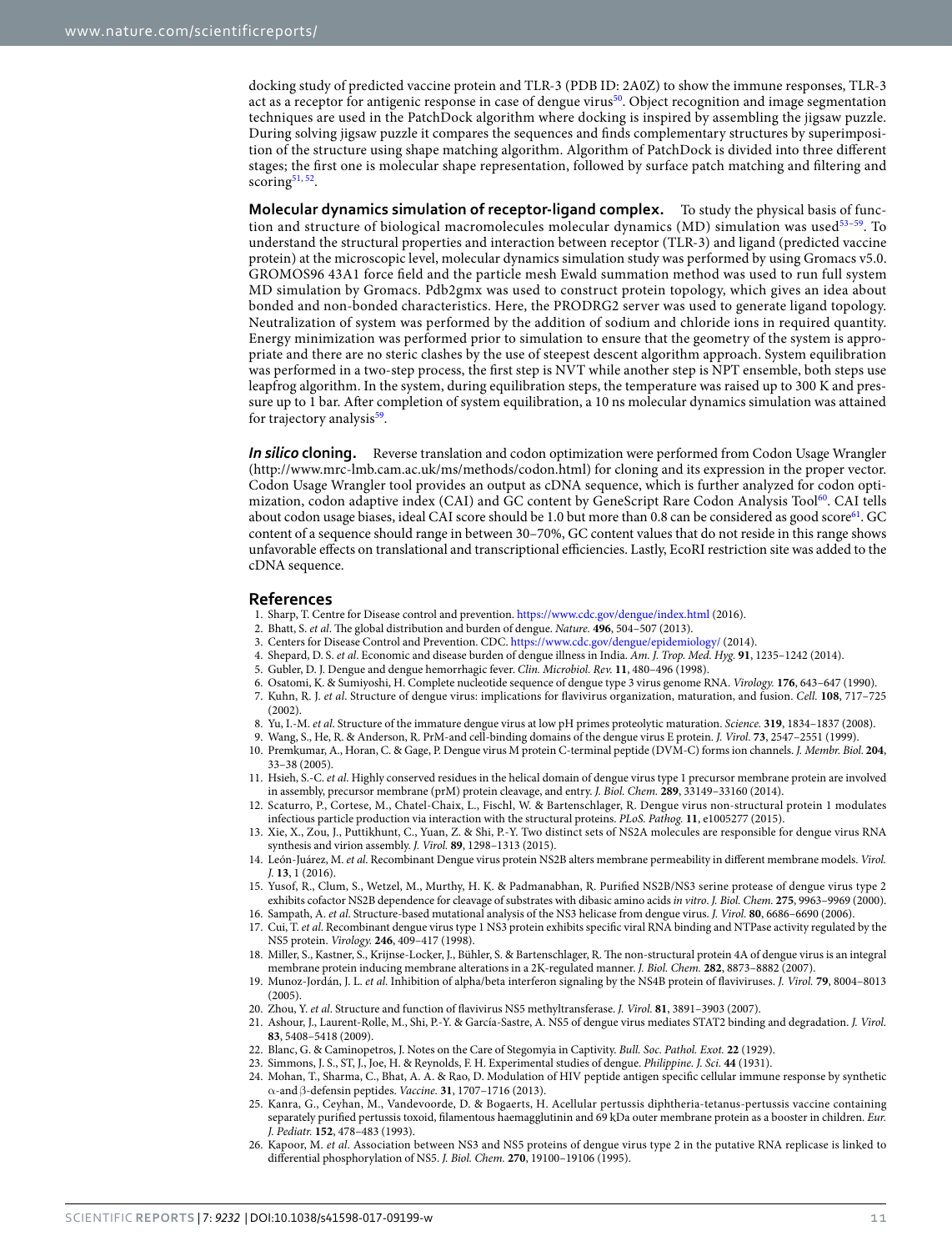- 27. Rana, A. & Akhter, Y. A multi-subunit based, thermodynamically stable model vaccine using combined immunoinformatics and protein structure based approach. Immunobiology. **221**, 544–557 (2016).
- 28. Vita, R. et al. The immune epitope database 2.0. Nucleic. Acids. Res. **38**, D854–D862 (2010).
- 29. Larsen, M. V. et al. Large-scale validation of methods for cytotoxic T-lymphocyte epitope prediction. BMC. Bioinformatics. **8**, 424 (2007).
- 30. Peters, B., Bulik, S., Tampe, R., Van Endert, P. M. & Holzhütter, H.-G. Identifying MHC class I epitopes by predicting the TAP transport efficiency of epitope precursors. J. Immunol. **171**, 1741–1749 (2003).
- 31. Chen, J., Liu, H., Yang, J. & Chou, K.-C. Prediction of linear B-cell epitopes using amino acid pair antigenicity scale. Amino. Acids. **33**, 423–428 (2007).
- 32. EL‐Manzalawy, Y., Dobbs, D. & Honavar, V. Predicting linear B‐cell epitopes using string kernels. J. Mol. Recogn. **21**, 243–255 (2008).
- 33. Yasser, E.-M., Dobbs, D. & Honavar, V. In Computational systems bioinformatics. 121 (NIH Public Access).
- 34. Barh, D., Misra, A. N., Kumar, A., Azevedo, V. & Kangueane, P. A novel strategy of epitope design in Neisseria gonorrhoeae. Bioinformation. **5**, 77–85 (2010).
- 35. Hajighahramani, N. et al. Immunoinformatics analysis and in silico designing of a novel multi-epitope peptide vaccine against Staphylococcus aureus. Infect. Genet. Evol. **48**, 83–94 (2017).
- 36. Nezafat, N., Ghasemi, Y., Javadi, G., Khoshnoud, M. J. & Omidinia, E. A novel multi-epitope peptide vaccine against cancer: an in silico approach. J. Theor. Biol. **349**, 121–134 (2014).
- 37. Dhanda, S. K., Vir, P. & Raghava, G. P. Designing of interferon-gamma inducing MHC class-II binders. Biol. Direct. **8**, 30 (2013).
- 38. Saha, S. & Raghava, G. AlgPred: prediction of allergenic proteins and mapping of IgE epitopes. Nucleic. Acids. Res. **34**, W202–W209  $(2006)$
- 39. Magnan, C. N. & Baldi, P. SSpro/ACCpro 5: almost perfect prediction of protein secondary structure and relative solvent accessibility using profiles, machine learning and structural similarity. Bioinformatics. **30**, 2592–2597 (2014).
- 40. Doytchinova, I. A. & Flower, D. R. VaxiJen: a server for prediction of protective antigens, tumour antigens and subunit vaccines. BMC bioinformatics **8**, 4 (2007).
- 41. Gasteiger, E. et al. Protein identification and analysis tools on the ExPASy server. (Springer, 2005).
- 42. Bjellqvist, B. et al. The focusing positions of polypeptides in immobilized pH gradients can be predicted from their amino acid sequences. Electrophoresis. **14**, 1023–1031 (1993).
- 43. Varshavsky, A. The N‐end rule pathway of protein degradation. Genes. Cells. **2**, 13–28 (1997).
- 44. Kaur, H. & Raghava, G. P. S. Prediction of β‐turns in proteins from multiple alignment using neural network. Protein. Sci. **12**, 627–634 (2003).
- 45. Peng, J. & Xu, J. RaptorX: exploiting structure information for protein alignment by statistical inference. Proteins. **79**, 161–171 (2011).
- 46. Källberg, M. et al. Template-based protein structure modeling using the RaptorX web server. Nat. Protoc. **7**, 1511–1522 (2012).
- 47. Heo, L., Park, H. & Seok, C. GalaxyRefine: protein structure refinement driven by side-chain repacking. Nucleic. Acids Res. **41**, W384–W388 (2013).
- 48. Lovell, S. et al. Structure validation by Calpha geometry: phi,psi and Cbeta deviation. Proteins. **50**, 437–50 (2003).
- 49. Ponomarenko, J. et al. ElliPro: a new structure-based tool for the prediction of antibody epitopes. BMC. Bioinformatics. **9**, 514 (2008).
- 50. Tsai, Y. T., Chang, S. Y., Lee, C. N. & Kao, C. L. Human TLR3 recognizes dengue virus and modulates viral replication in vitro. Cell. Microbiol. **11**, 604–615 (2009).
- 51. Duhovny, D., Nussinov, R. & Wolfson, H. J. In International Workshop on Algorithms in Bioinformatics. 185–200 (Springer).
- 52. Schneidman‐Duhovny, D. et al. Taking geometry to its edge: fast unbound rigid (and hinge‐bent) docking. Proteins. **52**, 107–112 (2003).
- 53. Karplus, M. & McCammon, J. A. Molecular dynamics simulations of biomolecules. Nat. Struct. Mol. Biol. **9**, 646–652 (2002).
- 54. Pandey, R. K., Prajapati, P., Goyal, S., Grover, A. & Prajapati, V. K. Molecular Modeling and Virtual Screening Approach to Discover Potential Antileishmanial Inhibitors Against Ornithine Decarboxylase. Comb. Chem. High. Throughput. Screen. **19**, 813–823 (2016).
- 55. Pandey, R. K. et al. Febrifugine analogues as Leishmania donovani trypanothione reductase inhibitors: binding energy analysis assisted by molecular docking, ADMET and molecular dynamics simulation. J. Biomol. Struct. Dyn. **35**, 141–158 (2017).
- 56. Pandey, R. K., Kumbhar, B. V., Sundar, S., Kunwar, A. & Prajapati, V. K. Structure-based virtual screening, molecular docking, ADMET and molecular simulations to develop benzoxaborole analogs as potential inhibitor against Leishmania donovani trypanothione reductase. J. Recept. Signal. Transduct. **37**, 60–70 (2017).
- 57. Pandey, R. K. et al. Exploring dual inhibitory role of febrifugine analogues against Plasmodium utilizing structure-based virtual screening and molecular dynamic simulation. J. Biomol. Struct. Dyn. **35**, 791–804 (2017).
- 58. Pandey, R. K., Sharma, D., Bhatt, T. K., Sundar, S. & Prajapati, V. K. Developing imidazole analogues as potential inhibitor for Leishmania donovani trypanothione reductase: virtual screening, molecular docking, dynamics and ADMET approach. J. Biomol. Struct. Dyn. **33**, 2541–2553 (2015).
- 59. Pandey, R. K. et al. High-throughput virtual screening and quantum mechanics approach to develop imipramine analogues as leads against trypanothione reductase of leishmania. Biomed. Pharmacother. **83**, 141–152 (2016).
- 60. Nezafat, N., Eslami, M., Negahdaripour, M., Rahbar, M. R. & Ghasemi, Y. Designing an efficient multi-epitope oral vaccine against Helicobacter pylori using immunoinformatics and structural vaccinology approaches. Mol. BioSyst. **13**, 699–713, doi:10.1039/ c6mb00772d. (2017).
- 61. Morla, S., Makhija, A. & Kumar, S. Synonymous codon usage pattern in glycoprotein gene of rabies virus. Gene. **584**, 1–6 (2016).

#### **Acknowledgements**

M.A. and V.K.P. are thankful to the Central University of Rajasthan for providing the computational facility. R.K.P. is thankful to Department of Science and Technology for providing INSPIRE fellowship

#### **Author Contributions**

Protocol designed by: M.A., R.K.P., V.K.P. Methodology performed by: M.A., R.K.P., N.K., A.N., V.K.P. Manuscript was written by: M.A., R.K.P., A.N., A.M., V.K.P.

#### **Additional Information**

**Supplementary information** accompanies this paper at doi:10.1038/s41598-017-09199-w

**Competing Interests:** The authors declare that they have no competing interests.

**Publisher's note:** Springer Nature remains neutral with regard to jurisdictional claims in published maps and institutional affiliations.